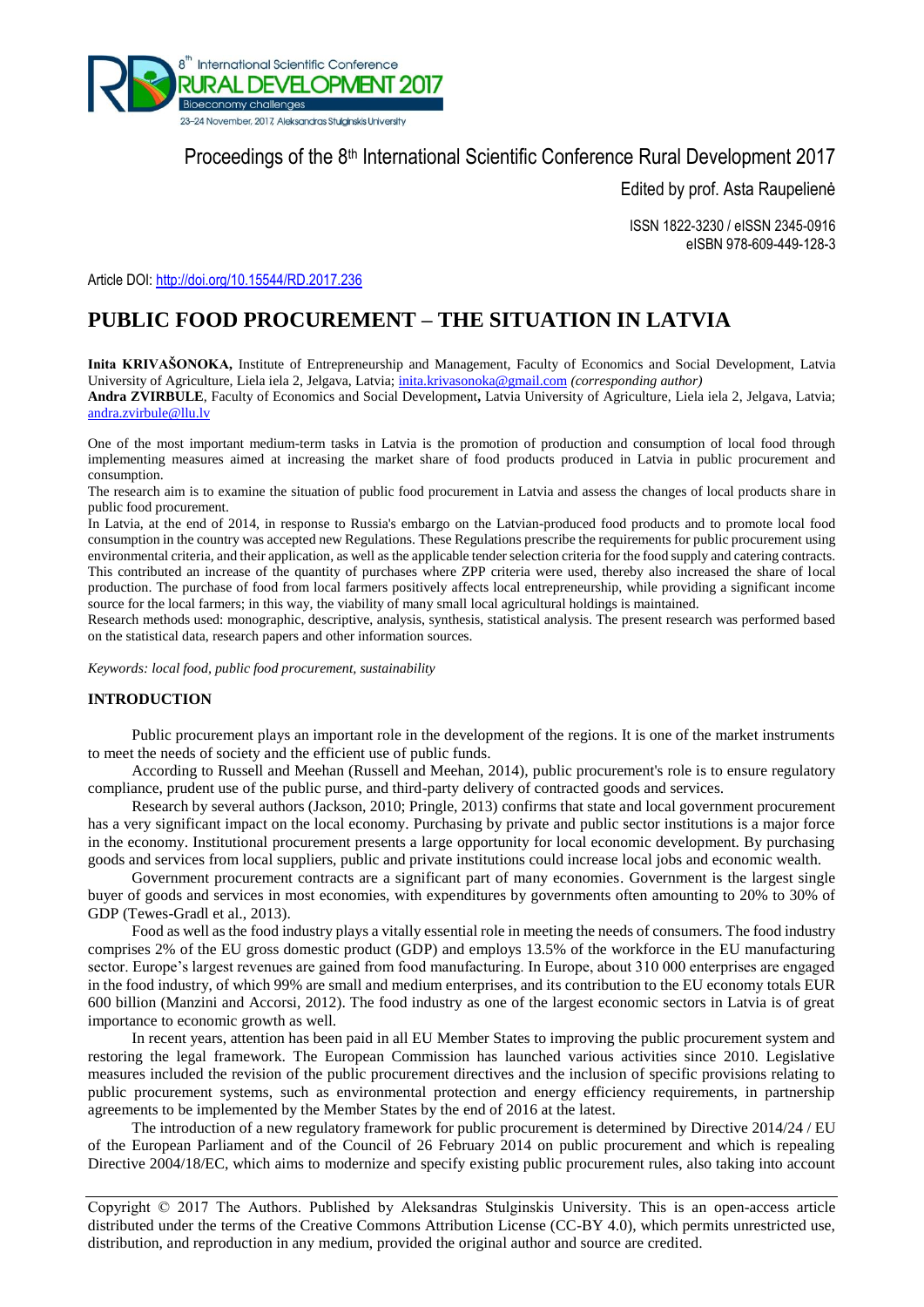the case-law of the European Court of Justice on public procurement and its developed understanding of the content of the previous directive; and Directive 2014/25/EU on procurement by entities operating in the water, energy, transport and postal services sectors and which is repealing Directive 2004/17/EC, which lays down similar provisions for the inclusion of environmental criteria in public procurement, as well as complements the current regulatory framework, including a detailed regulation for life cycle costing.

In recent years both in the world and in Latvia, focus has been placed on consuming food as close to its production site as possible, i.e. local food. According to a number of authors (Adams and Salois, 2010, Knight, 2011), the demand for local products rises, and expressing belonging to a local area is one of the latest trends on the global food market.

The purchase of food from local farmers positively affects local entrepreneurship, while providing a significant income source for the local farmers; in this way, the viability of many small local agricultural holdings is maintained. Consequently, the emphasis on procurement is placed on the implementation of GPP criteria in procurement.

According to the European Commission (What is GPP, 2014), each year, EU Member States spend on average 19% of GDP on public procurement. Public procurements in Latvia amount to 17% of GDP (Green Public Procurement.., 2015). Such an impact on the market for goods and services is important, therefore, including environmental requirements in public procurement (through green public procurement), it is possible not only to promote the growth of the share of environmentally friendly goods and services in the market, but also to achieve financial and social improvements (environment friendly procurement). In the Portugal it is estimated that savings of more than EUR 155 million for the period 2009-2012, with 269 qualified suppliers, for a total of EUR 1 billion annual public expenditure was achieved through smart procurement which included GPP (Going green…, 2014).

The research aim is to examine the situation of public food procurement in Latvia and assess the changes of local products share in public food procurement.

## **MATERIALS AND METHODS**

Research methods used: monographic, descriptive, analysis, synthesis, statistical analysis. The present research was performed based on the statistical data, research papers and other information sources.

## **RESEARCH RESULTS**

#### **Public procurement policy and normative base in Latvia**

In Latvia, the Ministry of Finance is responsible for the development of state policy in the field of public procurement and, in cooperation with the institution under its supervision, the Procurement Monitoring Bureau it carries out the implementation of this policy.

The purpose of public procurement policy is to ensure that the use of funds of procurers and public service providers, is respecting principles such as transparency, efficiency, fair competition and equal treatment of market participants, thereby reducing the risk of fraud and corruption.

Accordingly to Procurement Monitoring Bureau Statutes (Procurement Monitoring Bureau..., 2013) the purpose of the Procurement Monitoring Bureau is to implement public administration functions in the supervision of procurements. The main functions of the Office are to monitor the compliance of procurements and concession procedures performed by the customers, public service providers, public partners and public partners with the requirements specified in regulatory enactments, as well as provide methodological support in the currying out of procurement procedures.

In Latvia, public procurement is regulated by the Public Procurement Law of 2017 (Public Procurement..., 2017). On March 1, 2017, the new Public Procurement Law entered into force, with significant improvements and amendments to include the requirements of Directives 2014/24/EU and 2014/25/EU.

The purpose of public procurement law is to guarantee the transparency of procurement, free competition among suppliers as well as equal and fair treatment of them, and also the efficient use of national and local government funding, maximally reducing the commissioning party's risks.

Public procurement should be considered as part of the economic system; therefore, the offer and price chosen as a result of the evaluation are closely linked to the development of the country. By focusing on the lowest price, which is the easiest and fastest way to choose a supply, so far, the second criterion for evaluating the most economically advantageous tender, and hence the issue of efficient procurement, has not been adequately researched. The role of competition in procurement and the factors that could facilitate it or, conversely, hinder it, as well as the role of the procurement commission in the preparation of tender documents and evaluation of tenders, have not been sufficiently studied (Skrastina, 2013).

Piening E.P (Piening, 2013) conducted that public sector organisations are facing unprecedented demands to become more efficient and effective against a backdrop of austerity, financial cutbacks and the rising demand for services. To address this, municipalities should make more use of the most economically advantageous tender criteria. Previous experience in Latvia shows that mostly the lowest price criterion is employed in evaluating bids in municipal public food procurement.

Previously, the Public Procurement Law stipulated that the contracting authority is free to choose the criterion for the winner of the procurement. The new Public Procurement Law defines the criterion of the most economically advantageous tender as the main criterion. The contracting authority determines it, taking into account the cost or price, the cost and quality criteria, or the price only. The law states that the contracting authority is still entitled to use the price only as a benchmark for the comparison and evaluation of offers provided the technical specifications are detailed and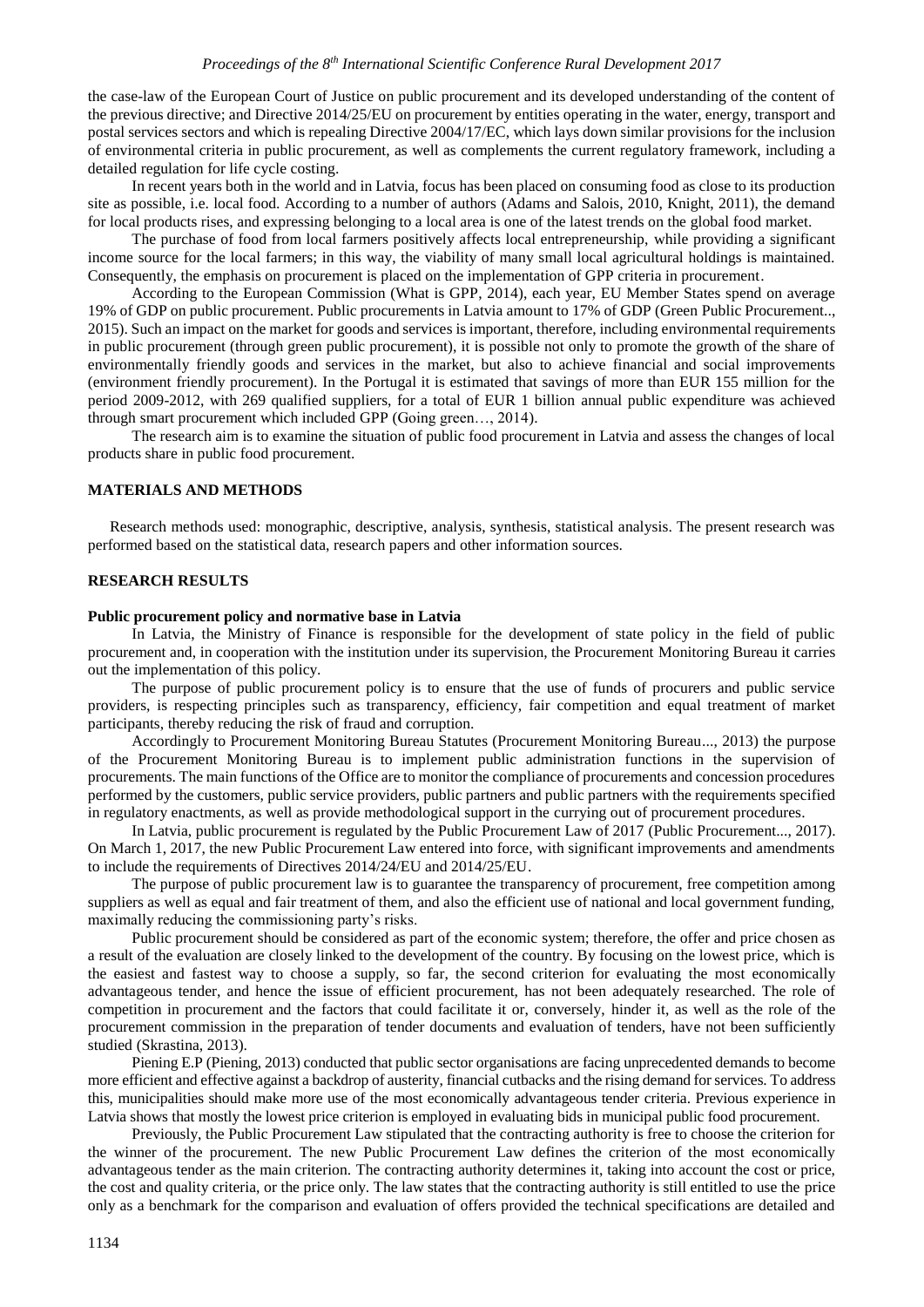other criteria are not relevant to the selection of the offer. Unfortunately, this does not apply to "small procurements", where the estimated procurement contract price is 10 000 Euro - 41 999.99 Euro. In these procurements procurer still has the right to use the lowest price criterion.

The application of the most economically advantageous criterion is the way how it is possible to prefer local food producers in public food procurement. Such criteria can involve, for instance, price, quality, terms of delivery, life cycle cost or environmental values. The Law allows taking into account environmental issues, which enables the purchaser, i.e. the municipality to require short supply chain products.

### **Green public procurement as one of the types of public procurement**

The European Commission defines GPP as a process in which public authorities try to procure goods, services and works whose environmental impact throughout their life cycle would be lower than for goods, services and works that have the same primary functions but which would have been acquired by applying different procurement principles (Buying green, 2016). In essence, it is a systematic integration of environmental criteria into all activities related to the procurement of goods or services, from defining needs, developing appropriate specifications and evaluating tenders to the monitoring of the results achieved.

According to the Treaty establishing the European Community, as well as the Latvian Public Procurement Law, procurers should ensure fair competition and equal treatment of all market participants. In order not to violate these principles, but in order to give preference to products from indigenous producers, local authorities should use the most economically advantageous criterion or, better, use of green public procurement criteria. Criteria such as delivery distance, the use of reusable packaging, favor local producers, but without excluding other potential tenderers from competition.

The goal of Green Public Procurement in Latvia is to ensure that purchases planned from the state budget and where are GPP criteria used by 2015 reach at least 15% in financial terms from the total procurement volume of state and local government institutions, in 2016 20% and in 2017 30% (Green Public Procurement.., 2015).

In order to achieve these goals, as well as to promote the supply of local food products that has rapidly shrunk due to Russia's embargo on food products, in recent years several normative regulations have been adopted in Latvia in addition to the regulation of the public procurement law. These are Cabinet Instruction No. 5 of September 9, 2014 "Guidelines for the Application of Green Public Procurement Criteria for the Catering Services an Food Procurement Performed by Public Authorities" (now expired) and Cabinet Regulation No 673 of October 28, 2014 "Regulations Regarding the Application of Environmental Criteria and the Definition of Choice Criteria for Food Offers" that expired with the entry into force of the new public procurement in March 2017.

Article 19 of the Public Procurement Law provides for a delegation to the Cabinet of Ministers to determine the principles of green public procurement, requirements and procedures for their application, criteria for evaluating the supply of goods, services and works that are subject to green public procurement requirements, the rules for the execution of procurement contracts and the control procedure.

As a result, on June 20, 2017, the Cabinet Regulation No. 353 " Requirements for Green Public Procurement and Procedures for their Application" (Requirements for green.., 2017) entered into force, which stipulates that a certain proportion of the foodstuffs supplied must be produced according to organic farming methods or be manufactured in accordance with the criteria of integrated production, or to meet the requirements of the National Food Quality Scheme. Similarly, the GPP provides that foods are free of genetically modified organisms, are not produced from them, are packaged in environmentally-friendly packaging and are delivered in an environmentally-friendly manner.

The GPP performers must ensure that the food supplied by the supplier meets these requirements and must verify the certificates provided by the supplier on the origin of the products and their compliance with organic farming. Although labour-intensive, but it is the lightest part of procurement, it is much more difficult for a customer to control the execution of a contract already concluded. The usual fraud scheme, which in some cases is implemented, is as follows: the supplier signs an intention with a biological farm for the delivery of certain products. And the certificate issued to the organic farmer for the origin of the products produced is submitted to the contracting authority. However, when the contract is concluded, the supplier does not actually buy products from the particular farm in reality, instead supplying cheaper, often foreign products that do not meet the green procurement criteria. Cabinet Regulations No.353 establishes a stronger control system, which allows one to hope that such cases in future practice will decrease.

### **Characteristics of the public procurement situation in Latvia**

In Latvia, according to the data of Procurement Monitoring Bureau, the total public procurement amount for an average is 1.9 to 2.5 billion a year (see Figure 1).

Compared to 2015, there is a significant drop in not only GPP but also in total amounts of procurement of goods and services. In total, in 2016 there has been a drop in procurements in which the GPP criteria has been applied. When assessing the flows of various financial sources, it can be concluded that this has been affected by the process of implementation of EU fund projects, where, in 2015, procurement procedures for financing of projects of the previous EU-funded programming period were still carried out. To sum it up with the already launched procurement procedures within the framework of new 2014-2020 EU Funds programming period, this contributed to a significant increase in the share of GPP. In turn, given that in 2016 there was still intensive work on the development of a regulatory framework for the implementation of specific support objectives, there was a significant reduction in procurement volume. From this, it can be concluded that projects funded by EU funds make an important contribution to the growth of the share of GPP in the common procurement structure (Informative report.., 2017).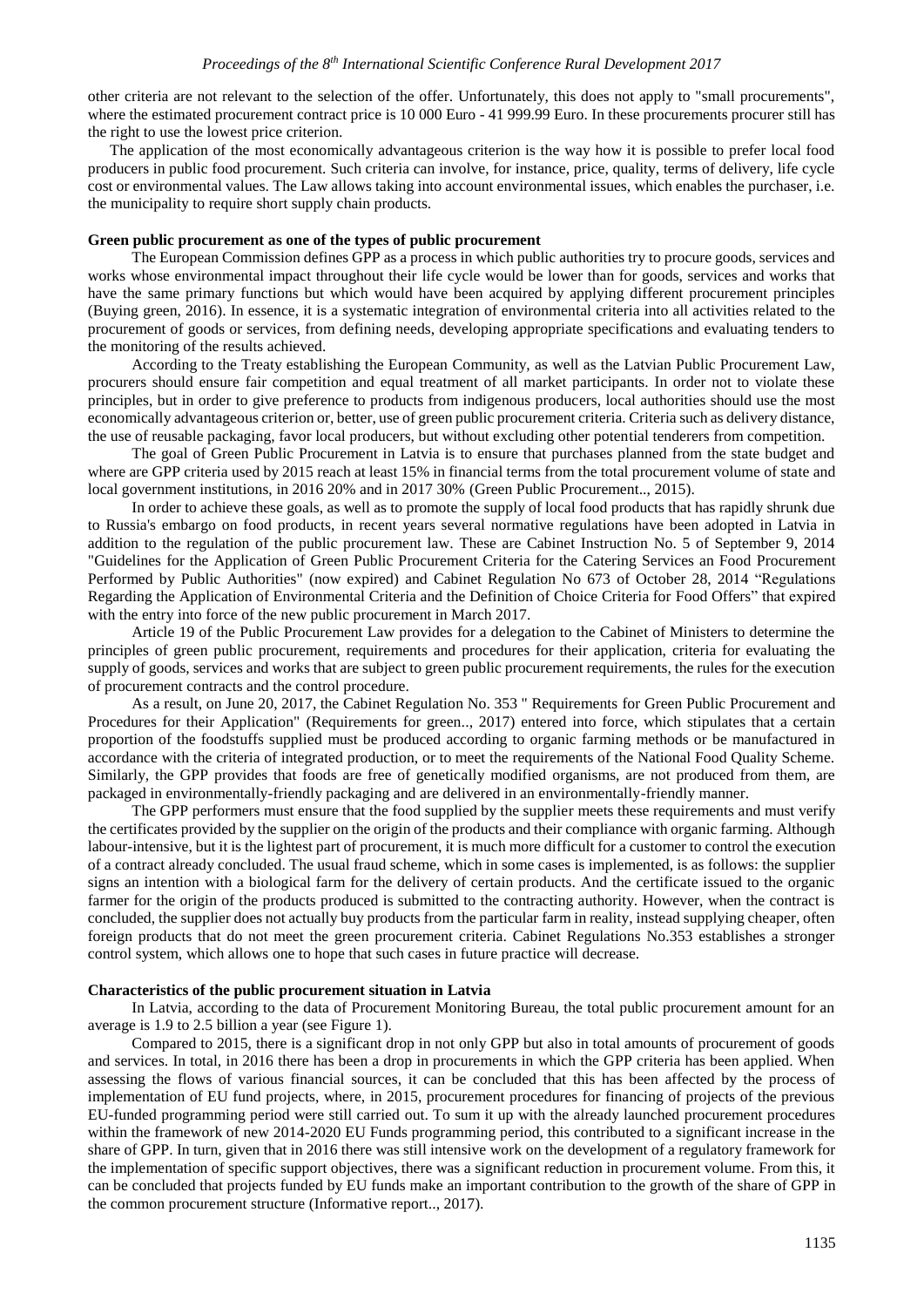

Figure 1. Dynamics of Public Procurement and Share of GPP in Latvia in 2010-2016 (Informative report.., 2017)

Taking into account the increase in the total amount of contracts, the publication of which refers to the use of criteria related to environmental protection requirements, it can be concluded that the target set in the Green Procurement Plan 2015-2017. - to ensure that in 2016 procurements which are planned from the state budget and in which there are GPP criteria applied, reach 20% in financial terms from the total amount of procurement by the state and local government authorities, has not been achieved. In financial terms it amounts only to 14.4%. In the previous year, 2015, the target of 15% was reached and amounted to 19% (Informative report.., 2017).

There was a survey on the procurement of ten product/service groups in 2011 that shows that 26% of the last contracts signed by public authorities in the EU27 included all EU core GPP criteria. In addition, 55% of these contracts included at least one EU core GPP criterion (Centre of European..., 2012). This means that much work is still needed in Latvia to bring it closer to the EU average.

The volume of public food procurement is reflected in Figure 2. Municipalities can choose two paths to provide clients of local authorities and pupils with the necessary food:

- 1) To carry out public food procurement;
- 2) To choose catering service procurement.

Figure 2 summarizes information on food procurement in Latvia.



Figure 2. The dynamics of the volume of food procurement in Latvia in 2010-2016 (Authors construction, based on data of Procurement Monitoring Bureau, 2017)

In recent years, according to the PMB data, the total amount of public food procurement in Latvia exceeded EUR 40 million, and the amount tented to increase.

As mentioned above, Cabinet Regulation No. 673 "Regulations Regarding the Application of Environmental Criteria and the Definition of Choice Criteria for Food Offers" was in force from the end of 2014 to the beginning of 2017 therefore the Procurement Monitoring Bureau made a separate inventory of food procurements, which included environmental criteria in accordance with these Cabinet Regulations.

Data are shown in Table 1.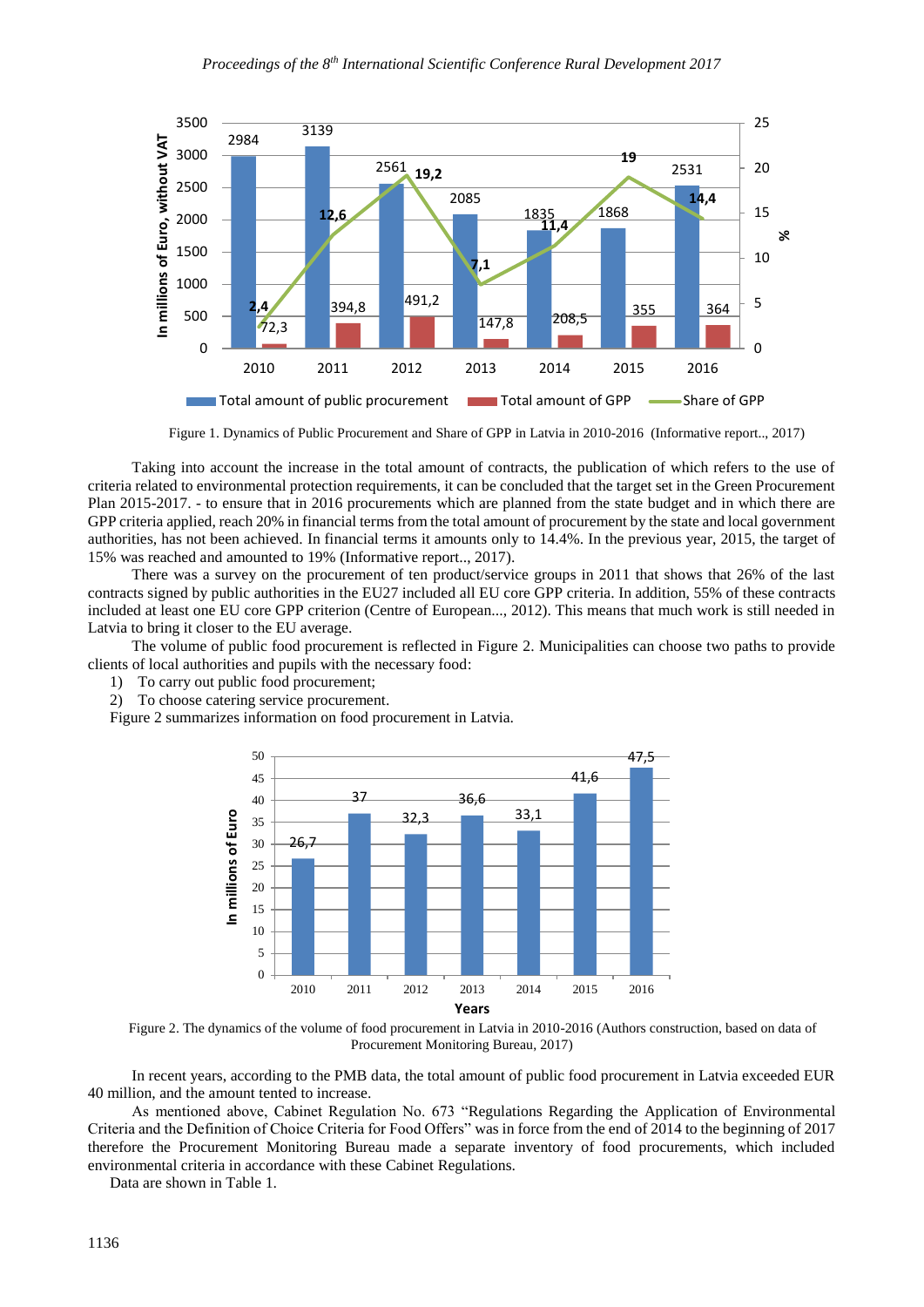|                                                | Number of<br>procurers | Number of contracts<br>concluded | Total amount of contracts in<br>Euro (without VAT) | Share of total food<br>procurement, % |
|------------------------------------------------|------------------------|----------------------------------|----------------------------------------------------|---------------------------------------|
| 2015                                           | 123                    | 304                              | 2 7 3 5 3 9 5                                      | $6.6\%$                               |
| 2016                                           | 142                    | 403                              | 4 2 1 4 2 6 2                                      | 8.9%                                  |
| Growth rate (%) against<br>the previous period | 15.4%                  | 32,6%                            | 54.1%                                              |                                       |

Table1. Comparison of applicable environmental criteria in the public food procurement (Authors construction and calculations, based on data of Procurement Monitoring Bureau, 2017)

As shown in Table 1, the number of procurements that included environmental criteria was upward trend and reaches 8.9% of all public food procurements in 2016. Probably the GPP criteria for food public procurement were used more often, but if in the procurement it was not indicated that the requirements of the relevant Cabinet Regulations were applied, these purchases were not counted separately.

It is not possible to precisely identify the proportion of local food in the mentioned amounts of public procurement, as the majority of contractors are wholesale companies that offer both local and non-local food products. However, having regard to the adoption of the above-mentioned Cabinet Regulations, some components of green public procurement are increasingly introduced (Krivasonoka and Zvirbule, 2016).

No studies have been conducted in Latvia on how winning local producers in procurement affects the number of jobs in the regions. The only major research carried out in 2015 was about the impact on the local government budget if the winner of the procurement is chosen not applying the lowest price, but the most economically advantageous tender criteria, which includes both the determination of the proportion of organic produce in the procurement and the distance from the producer to the consumer, and seasonality. The study explored one county of Latvia - Tukums county. The study concludes that if local food producers supply food to 10 local authorities (basically schools and kindergartens), which were previously done by wholesale bases, then the local government budget would directly increase by 6.26% through personal income tax payments. But, taking into account also the movement of money in the region and calculating the multiplier effect, the study concludes that, overall, the local government budget would increase by 19.85% (Korpa et al., 20115).

## **CONCLUSIONS**

Public procurement plays an important role in the development of the regions. It is one of the market instruments to meet the needs of society and the efficient use of public funds. Therefore it is important to adjust the public procurement system in way to ensure that the use of funds of procurers and public service providers is respecting principles such as transparency, efficiency, fair competition and equal treatment of market participants.Therefore, in the EU Member States, including in Latvia, intensive work is underway to improve the normative acts in order to ensure the implementation of these criteria.

In Latvia, increasing attention is being paid to the GPP, which is promoted in various ways. Legislation has been adopted for certain groups of goods, including food products, in which the criteria of the GPP are included as mandatory. Including environmental requirements in public procurement (through green public procurement), it is possible not only to promote the growth of the share of environmentally friendly goods and services in the market, but also to achieve financial and social improvements, therefore it is important to develop these types of purchases as much as possible. The goal of Latvia for 2016 was that the GPP achieves at least 20% in financial terms from the total volume of procurement by the state and municipal authorities, in turn, in 2017, 30%. When assessing the proportion of GPP in total purchases, it can be concluded that Latvia's target for 2016 has not been met, and the proportion of GPP was only 14.4%.

Projects funded by EU funds make an important contribution to the growth of the share of GPP in the overall procurement structure. The presence or absence of EU fund projects has a significant impact on the total public procurement volume in the country as well as on the volume of GPI.

In recent years the total amount of public food procurement in Latvia exceeded EUR 40 million, and the amount tented to increase.

The number of procurements that included environmental criteria is also upward trend and reaches 8.9% of all public food procurements in 2016. However, it is also less in the relevant product group than the national target, with 20% of the procurement being GPP.

## **REFERENCES**

- 1. Adams, D.C., Salois, M.J. 2010. Local versus organic: a turn in consumer preferences and willingness-to-pay. *Renewable Agriculture and Food Systems,* Vol. 5(4), pp. 331–341[. https://doi.org/10.1017/S1742170510000219](https://doi.org/10.1017/S1742170510000219)
- 2. Buying green. 2016. A handbook on green public procurement, 3rd Edition. Available at <http://ec.europa.eu/environment/gpp/pdf/handbook.pdf> (Accessed 12/11/2017)
- 3. Centre of European Policy Studies. 2012. The Uptake of Green Public Procurement in the EU27. Study. Available at <http://ec.europa.eu/environment/gpp/pdf/CEPS-CoE-GPP%20MAIN%20REPORT.pdf> (Accessed on 18/02/2018)
- 4. Going green: best practices for green procurement PORTUGAL. 2014. OECD report. Available at [https://www.oecd.org/governance/procurement/toolbox/search/portugal-best-practices-green-public-procurement-gpp-awareness](https://www.oecd.org/governance/procurement/toolbox/search/portugal-best-practices-green-public-procurement-gpp-awareness-raising.pdf)[raising.pdf](https://www.oecd.org/governance/procurement/toolbox/search/portugal-best-practices-green-public-procurement-gpp-awareness-raising.pdf) (Accessed on 04/11/2017)